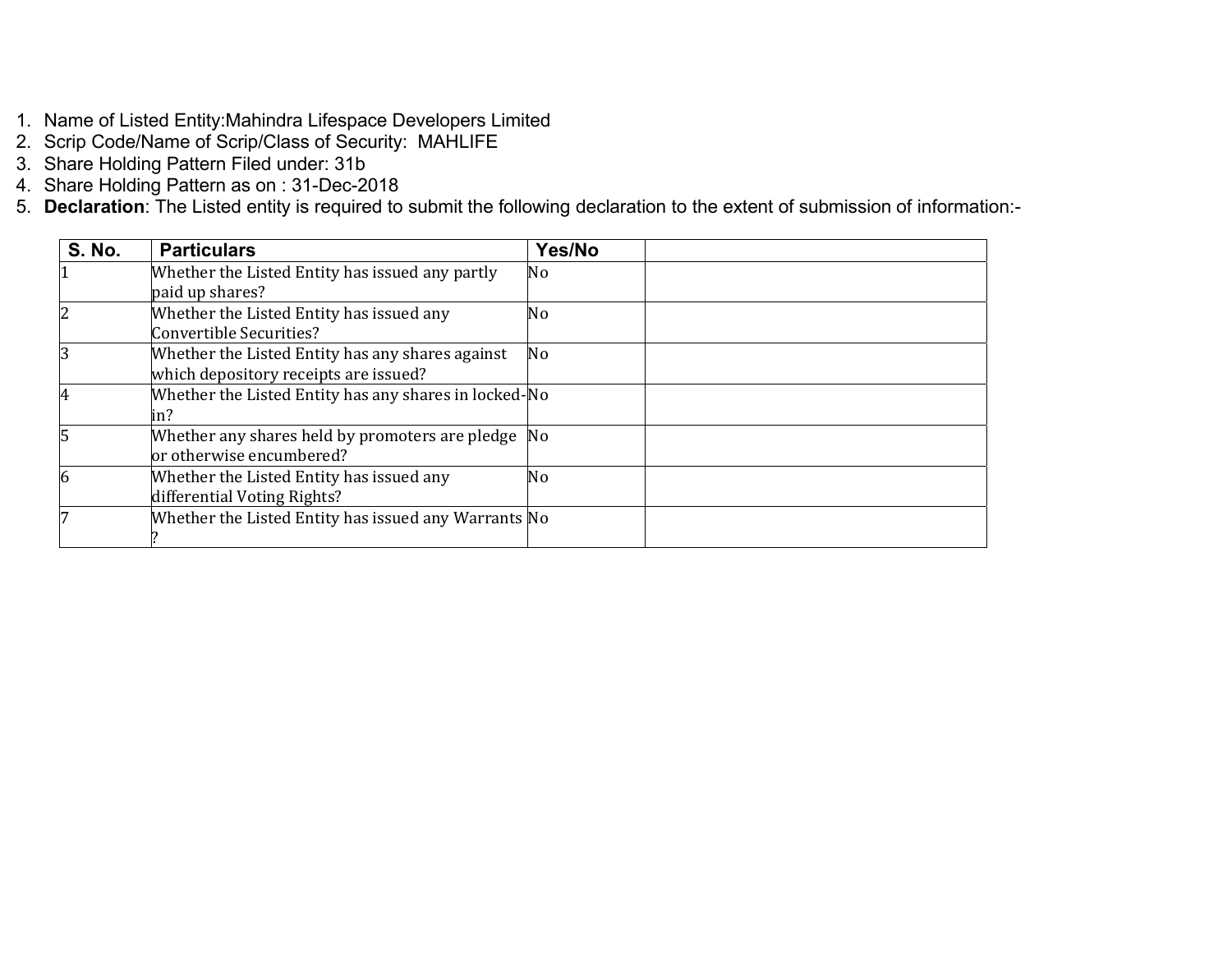# Table I - Summary Statement holding of specified securities

| Catego<br>ry<br>(1) | Category of<br>shareholder<br>(II)       | Nos. of<br>shareh<br>olders<br>(III) | No. of fully<br>paid up<br>equity<br>shares<br>held<br>(IV) | No. of<br><b>Partly</b><br>paid-up<br>equity<br>shares<br>held<br>$\mathcal{U}$ | No. of<br>shares<br>underl<br><b>Deposit</b><br>Receipt<br>(VI) | <b>Total</b><br>nos.<br>shares<br>held<br>$(VII) =$<br>$(IV)+(V)+$<br>(VI) | <b>Shareho</b><br>Iding as<br>a % of<br><i>(calculate</i><br>per<br>1957)<br>(VIII) |                              |                                                  | <b>Number of Voting Rights held in</b><br>each class of securities<br>(X) |                                                | No. of<br><b>Shares</b><br><b>Underlying</b><br>Outstanding<br>convertible<br>securities<br><i>(including</i> | Shareholding,<br>as a % assuming<br>full conversion<br>of convertible<br>securities (as a<br>percentage of<br>diluted share | <b>Number of</b><br>Locked in<br>shares<br>(XII) |                                                             | <b>Number of</b><br><b>Shares</b><br>pledged or<br>otherwise<br>encumbered<br>(XIII) |                                                          | <b>Number of</b><br>equity<br>shares held<br>in<br>dematerializ<br>ed form |
|---------------------|------------------------------------------|--------------------------------------|-------------------------------------------------------------|---------------------------------------------------------------------------------|-----------------------------------------------------------------|----------------------------------------------------------------------------|-------------------------------------------------------------------------------------|------------------------------|--------------------------------------------------|---------------------------------------------------------------------------|------------------------------------------------|---------------------------------------------------------------------------------------------------------------|-----------------------------------------------------------------------------------------------------------------------------|--------------------------------------------------|-------------------------------------------------------------|--------------------------------------------------------------------------------------|----------------------------------------------------------|----------------------------------------------------------------------------|
|                     |                                          |                                      |                                                             |                                                                                 |                                                                 |                                                                            | As a %<br>$(A+B+C)$<br>2)                                                           | Clas <sub>s</sub><br>eg: $X$ | <b>No of Voting Rights</b><br>Clas<br>s.<br>eg:y | Tot al                                                                    | <b>Total</b><br>as a<br>$%$ of<br>$(A+B+$<br>C | <b>Warrants</b> )<br>(X)                                                                                      | capital)<br>$(XI) = (VII)+(X)$<br>As a % of<br>$(A+B+C2)$                                                                   | No.<br>(a)                                       | As a<br>$%$ of<br>total<br><b>Shar</b><br>es<br>held<br>(b) | No.<br>(a)                                                                           | As a<br>$%$ of<br>total<br><b>Share</b><br>s held<br>(b) | <u>(XIV)</u>                                                               |
| A                   | Promoter &<br><b>Promoter Group</b>      |                                      | 26439850                                                    |                                                                                 |                                                                 | 26439850                                                                   | 51.54                                                                               | 26439850                     |                                                  | 26439850 51.49                                                            |                                                |                                                                                                               | 51.54                                                                                                                       |                                                  | 0.00                                                        |                                                                                      |                                                          | 26439850                                                                   |
| В                   | Public                                   | 58016                                | 24862398                                                    |                                                                                 |                                                                 | 24862398                                                                   | 48.46                                                                               | 24862398                     |                                                  | 24862398 48.42                                                            |                                                |                                                                                                               | 48.46                                                                                                                       |                                                  | 0.00                                                        |                                                                                      |                                                          | 24425890                                                                   |
| C                   | Non Promoter- Non 1<br>Public            |                                      | 43040                                                       |                                                                                 |                                                                 | 43040                                                                      | 0.08                                                                                | 43040                        |                                                  | 43040                                                                     | 0.08                                           |                                                                                                               | 0.00                                                                                                                        |                                                  | 0.00                                                        |                                                                                      | 0.00                                                     | 43040                                                                      |
| C1                  | Shares underlying<br><b>DRs</b>          |                                      | 43040                                                       |                                                                                 |                                                                 | 43040                                                                      | 0.00                                                                                | 43040                        |                                                  | 43040                                                                     | 0.08                                           |                                                                                                               | 0.00                                                                                                                        |                                                  | 0.00                                                        |                                                                                      |                                                          | 43040                                                                      |
| C2                  | Shares held by<br><b>Employee Trusts</b> |                                      |                                                             |                                                                                 |                                                                 |                                                                            | 0.00                                                                                |                              |                                                  |                                                                           | 0.00                                           |                                                                                                               | 0.00                                                                                                                        |                                                  | 0.00                                                        |                                                                                      |                                                          |                                                                            |
|                     | Total                                    | 58018                                | 51345288                                                    |                                                                                 |                                                                 | 51345288                                                                   | 100.00                                                                              | 51345288                     |                                                  | 51345288 100.00                                                           |                                                |                                                                                                               | 100.00                                                                                                                      |                                                  | 0.00                                                        |                                                                                      |                                                          | 50908780                                                                   |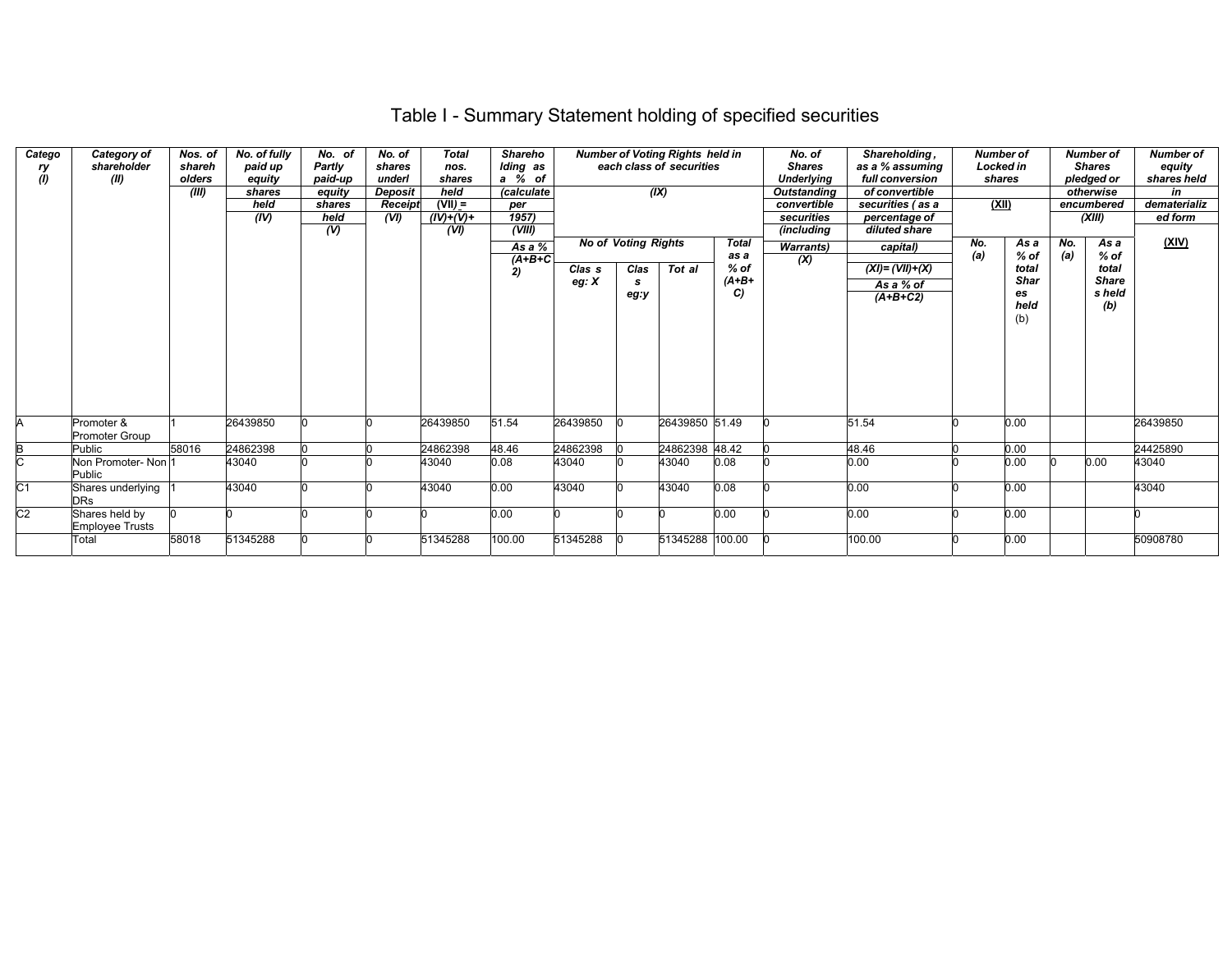| Table II - Statement showing shareholding pattern of the Promoter and Promoter Group |  |
|--------------------------------------------------------------------------------------|--|
|--------------------------------------------------------------------------------------|--|

|    | <b>Category &amp; Name</b> | <b>PAN</b>          | No. of | No. of    | Partly         | Nos. of         | <b>Total</b>   | <b>Shareho</b> |                            |      | <b>Number of Voting Rights held in</b> |                                                       | No. of             | <b>Shareholdin</b>         |       | <b>Number of</b>  |               | <b>Number of</b> | <b>Number of</b> |
|----|----------------------------|---------------------|--------|-----------|----------------|-----------------|----------------|----------------|----------------------------|------|----------------------------------------|-------------------------------------------------------|--------------------|----------------------------|-------|-------------------|---------------|------------------|------------------|
|    | of the                     | (II)                | shareh | fully     | paid-up        | shares          | nos.           | ding %         | each class of securities   |      |                                        | <b>Shares</b>                                         | $q$ , as a $%$     | <b>Locked in</b>           |       |                   | <b>Shares</b> | equity           |                  |
|    | <b>Shareholders</b>        |                     | older  | paid      | equity         | underlying      | shares         | calculat       | (IX)                       |      |                                        | <b>Underlying</b><br>pledged or<br>shares<br>assuming |                    |                            |       |                   | shares held   |                  |                  |
|    | $\omega$                   |                     | (III)  | up        | shares         | Depository      | held           | d as per       |                            |      |                                        |                                                       | <b>Outstanding</b> | full                       | (XII) |                   | otherwise     |                  | in               |
|    |                            |                     |        | equity    | held           | <b>Receipts</b> | $N =$          | SCRR.          |                            |      |                                        |                                                       | convertible        | conversion                 |       |                   | encumbered    |                  | dematerializ     |
|    |                            |                     |        | share     | $\overline{w}$ | (VI)            | $IV+V+VI)$     | 1957           |                            |      |                                        |                                                       | securities         | of                         |       |                   | $\alpha$ iii) |                  | ed form          |
|    |                            |                     |        | s held    |                |                 |                |                | <b>No of Voting Rights</b> |      |                                        | <b>Total as</b>                                       | (including         | convertible                | No.   | As a              | No.           | As a             | (XIV)            |
|    |                            |                     |        | (IV)      |                |                 |                | As a $%$       |                            |      |                                        | a % of                                                | <b>Warrants</b> )  | securities (               | (a)   | % of              | (a)           | $%$ of           |                  |
|    |                            |                     |        |           |                |                 |                | $(A+B+C2$      |                            |      |                                        | <b>Total</b>                                          | (X)                | as a                       |       | total             |               | total            |                  |
|    |                            |                     |        |           |                |                 |                | (VIII)         | <b>Class</b>               | Clas | Tot al                                 | <b>Voting</b>                                         |                    | percentage                 |       | Shar              |               | share            |                  |
|    |                            |                     |        |           |                |                 |                |                | $\boldsymbol{x}$           | s    |                                        | rights                                                |                    | of diluted                 |       | es                |               | s held           |                  |
|    |                            |                     |        |           |                |                 |                |                |                            | Y    |                                        |                                                       |                    | share                      |       | held              |               | (b)              |                  |
|    |                            |                     |        |           |                |                 |                |                |                            |      |                                        |                                                       |                    | capital)<br>$(XI) =$       |       | (b)               |               |                  |                  |
|    |                            |                     |        |           |                |                 |                |                |                            |      |                                        |                                                       |                    |                            |       |                   |               |                  |                  |
|    |                            |                     |        |           |                |                 |                |                |                            |      |                                        |                                                       |                    | $(VII)+(X)$ as a<br>$%$ of |       |                   |               |                  |                  |
|    |                            |                     |        |           |                |                 |                |                |                            |      |                                        |                                                       |                    | $A+B+C2$                   |       |                   |               |                  |                  |
|    |                            |                     |        |           |                |                 |                |                |                            |      |                                        |                                                       |                    |                            |       |                   |               |                  |                  |
|    | Indian                     |                     |        |           |                |                 |                | 0.00           |                            |      |                                        | 0.00                                                  |                    | 0.00                       |       | 0.00              |               |                  |                  |
|    | Individuals/Hindu          |                     |        |           |                |                 |                | 0.00           |                            |      |                                        | 0.00                                                  |                    | 0.00                       |       | 0.00              |               |                  |                  |
|    | undivided Family           |                     |        |           |                |                 |                |                |                            |      |                                        |                                                       |                    |                            |       |                   |               |                  |                  |
|    | Central Government/        |                     |        |           |                |                 |                | 0.00           |                            |      |                                        | 0.00                                                  |                    | 0.00                       |       | 0.00              |               |                  |                  |
|    | State Government(s)        |                     |        |           |                |                 |                |                |                            |      |                                        |                                                       |                    |                            |       |                   |               |                  |                  |
|    | Financial Institutions/    |                     |        |           |                |                 |                | 0.00           |                            |      |                                        | 0.00                                                  |                    | 0.00                       |       | 0.00              |               |                  |                  |
|    | <b>Banks</b>               |                     |        |           |                |                 |                |                |                            |      |                                        |                                                       |                    |                            |       |                   |               |                  |                  |
|    | Any Other (specify)        |                     |        | 264398500 |                |                 | 26439850 51.54 |                | 26439850 C                 |      | 26439850 51.49                         |                                                       |                    | 51.54                      |       | 0.00              |               |                  | 26439850         |
|    | <b>Bodies Corporate</b>    |                     |        | 264398500 |                |                 | 26439850 51.54 |                | 26439850 0                 |      | 26439850 51.49                         |                                                       |                    | 51.54                      |       | $\overline{0.00}$ |               |                  | 26439850         |
|    | <b>MAHINDRA &amp;</b>      | AAACM3 <sup>1</sup> |        | 264398500 |                |                 | 26439850 51.54 |                | 26439850 0                 |      | 26439850 51.49                         |                                                       |                    | 51.54                      |       | 0.00              |               |                  | 26439850         |
|    | MAHINDRA LIMITED 025E      |                     |        |           |                |                 |                |                |                            |      |                                        |                                                       |                    |                            |       |                   |               |                  |                  |
|    | Sub-Total (A)(1)           |                     |        | 264398500 |                |                 | 26439850 51.54 |                | 26439850 C                 |      | 26439850 51.49                         |                                                       |                    | 51.54                      |       | 0.00              |               |                  | 26439850         |
|    | Foreign                    |                     |        |           |                |                 |                | 0.00           |                            |      |                                        | 0.00                                                  |                    | 0.00                       |       | 0.00              |               |                  |                  |
| la | Individuals (Non-          |                     |        |           |                |                 |                | 0.00           |                            |      |                                        | 0.00                                                  |                    | 0.00                       |       | 0.00              |               |                  |                  |
|    | Resident Individuals/      |                     |        |           |                |                 |                |                |                            |      |                                        |                                                       |                    |                            |       |                   |               |                  |                  |
|    | Foreign Individuals)       |                     |        |           |                |                 |                |                |                            |      |                                        |                                                       |                    |                            |       |                   |               |                  |                  |
|    | Government                 |                     |        |           |                |                 |                | 0.00           |                            |      |                                        | 0.00                                                  |                    | 0.00                       |       | 0.00              |               |                  |                  |
|    | Institutions               |                     |        |           |                |                 |                | 0.00           |                            |      |                                        | 0.00                                                  |                    | 0.00                       |       | 0.00              |               |                  |                  |
|    | Foreign Portfolio          |                     |        |           |                |                 |                | 0.00           |                            |      |                                        | 0.00                                                  |                    | 0.00                       |       | 0.00              |               |                  |                  |
|    | Investor                   |                     |        |           |                |                 |                |                |                            |      |                                        |                                                       |                    |                            |       |                   |               |                  |                  |
|    | Any Other (specify)        |                     |        |           |                |                 |                | 0.00           |                            |      |                                        | 0.00                                                  |                    | 0.00                       |       | 0.00              |               |                  |                  |
|    | Sub-Total (A)(2)           |                     |        |           |                |                 |                | 0.00           |                            |      |                                        | 0.00                                                  |                    | 0.00                       |       | 0.00              |               |                  |                  |
|    | Total Shareholding of      |                     |        | 264398500 |                |                 | 26439850 51.54 |                | 26439850 0                 |      | 26439850 51.49                         |                                                       |                    | 51.54                      |       | 0.00              |               |                  | 26439850         |
|    | Promoter and               |                     |        |           |                |                 |                |                |                            |      |                                        |                                                       |                    |                            |       |                   |               |                  |                  |
|    | Promoter Group (A)=        |                     |        |           |                |                 |                |                |                            |      |                                        |                                                       |                    |                            |       |                   |               |                  |                  |
|    | $(A)(1)+(A)(2)$            |                     |        |           |                |                 |                |                |                            |      |                                        |                                                       |                    |                            |       |                   |               |                  |                  |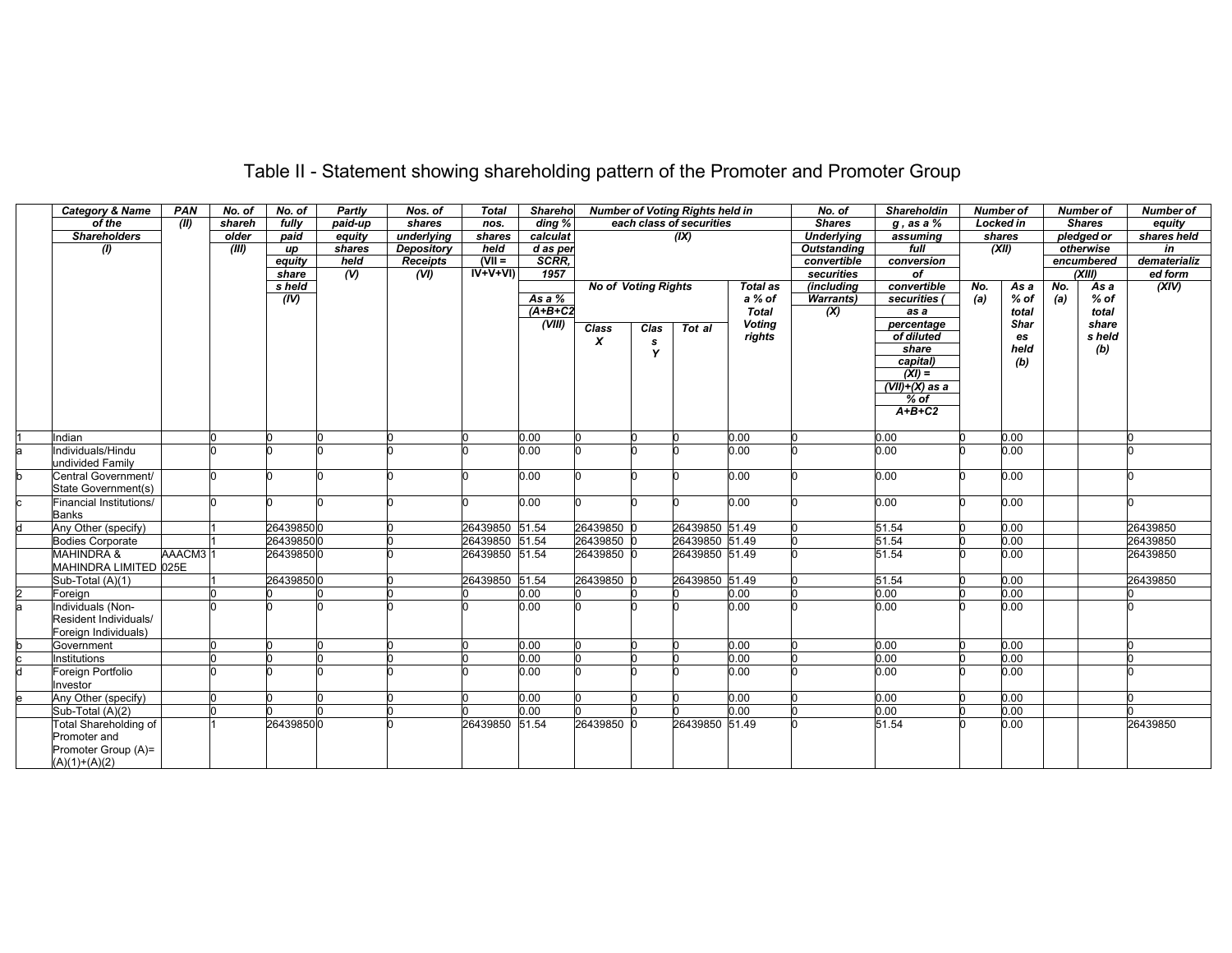# Table III - Statement showing shareholding pattern of the Public shareholder

| Category &<br>Name of the<br><b>Shareholders</b><br>(1)                                                                                        | PAN(II)         | Nos. of<br>shareh<br>older<br>(III) | No. of<br>fully<br>paid<br><b>up</b><br>equity<br>share | Partly<br>paid-up<br>equity<br>shares<br>held<br>$\mathcal{N}$ | Nos. of<br>shares<br>underlying<br><b>Depository</b><br><b>Receipts</b><br>(VI) | <b>Total</b><br>nos.<br>shares<br>held<br>$VII =$<br>IV+V+VI | <b>Shareh</b><br>ol ding<br>%<br>calculat<br>e das<br>per |                        |                                         | <b>Number of Voting Rights held in</b><br>each class of securities<br>(IX) |                                                               | No. of<br><b>Shares</b><br><b>Underlying</b><br><b>Outstanding</b><br>convertible<br>securities | <b>Total</b><br>shareholdin<br>$g$ , as a $%$<br>assuming<br>full<br>conversion | <b>Number of</b><br>Locked in<br>shares<br>(XII) |                                             | <b>Number of</b><br><b>Shares</b><br>pledged or<br>otherwise<br>encumbered<br>(XIII) |                                                  | <b>Number of</b><br>equity<br>shares held<br>in<br>dematerializ<br>ed form |
|------------------------------------------------------------------------------------------------------------------------------------------------|-----------------|-------------------------------------|---------------------------------------------------------|----------------------------------------------------------------|---------------------------------------------------------------------------------|--------------------------------------------------------------|-----------------------------------------------------------|------------------------|-----------------------------------------|----------------------------------------------------------------------------|---------------------------------------------------------------|-------------------------------------------------------------------------------------------------|---------------------------------------------------------------------------------|--------------------------------------------------|---------------------------------------------|--------------------------------------------------------------------------------------|--------------------------------------------------|----------------------------------------------------------------------------|
|                                                                                                                                                |                 |                                     | s held<br>(IV)                                          |                                                                |                                                                                 |                                                              | SCRR.<br>1957<br>As a %<br>of<br>$(A+B+C2$<br>) VIII      | Class<br>x             | <b>No of Voting Rights</b><br>Clas<br>s | Tot al                                                                     | Total as<br>a % of<br><b>Total</b><br><b>Voting</b><br>rights | (including<br><b>Warrants)</b><br>(X)                                                           | of<br>convertible<br>securities<br>(as a<br>percentage<br>of diluted            | No.<br>(a)                                       | As a<br>% of<br>total<br>Shar<br>es<br>held | No.<br>(No<br>$\mathbf{t}$<br>ap<br>pli<br>ca                                        | As a<br>% of<br>total<br>share<br>s held<br>(Not | (XIV)                                                                      |
|                                                                                                                                                |                 |                                     |                                                         |                                                                |                                                                                 |                                                              |                                                           |                        | Y                                       |                                                                            |                                                               |                                                                                                 | share<br>capital)<br>(XI)                                                       |                                                  | (b)                                         | ble<br>$\lambda$<br>(a)                                                              | applic<br>able)<br>(b)                           |                                                                            |
| Institutions                                                                                                                                   |                 |                                     |                                                         |                                                                |                                                                                 |                                                              | 0.00                                                      |                        |                                         |                                                                            | 0.00                                                          |                                                                                                 | 0.00                                                                            |                                                  | 0.00                                        |                                                                                      | 0.00                                             |                                                                            |
| Mutual Funds/                                                                                                                                  |                 |                                     | 2934038                                                 |                                                                |                                                                                 | 2934038                                                      | 5.72                                                      | 2934038                |                                         | 2934038 5.71                                                               |                                                               |                                                                                                 | 5.72                                                                            |                                                  | 0.00                                        |                                                                                      |                                                  | 2933998                                                                    |
| KOTAK EQUITY AAATK4475F1<br><b>HYBRID</b><br>UTI-Core Equity AAATU1088L1                                                                       |                 |                                     | 1258488<br>1657403                                      |                                                                |                                                                                 | 1258488<br>1657403                                           | 2.45<br>3.23                                              | 1258488 0<br>1657403 0 |                                         | 1258488 2.45<br>1657403 3.23                                               |                                                               |                                                                                                 | 2.45<br>3.23                                                                    |                                                  | 0.00<br>0.00                                |                                                                                      |                                                  | 1258488<br>1657403                                                         |
| Fund<br><b>Venture Capital</b>                                                                                                                 |                 |                                     |                                                         |                                                                | n                                                                               | n                                                            | 0.00                                                      | n                      | n                                       |                                                                            | 0.00                                                          |                                                                                                 | 0.00                                                                            |                                                  | 0.00                                        |                                                                                      |                                                  |                                                                            |
| -unds<br>Alternate                                                                                                                             |                 |                                     |                                                         |                                                                |                                                                                 | n                                                            | 0.00                                                      |                        | n                                       |                                                                            | 0.00                                                          |                                                                                                 | 0.00                                                                            |                                                  | 0.00                                        |                                                                                      |                                                  |                                                                            |
| nvestment Funds<br>Foreign Venture                                                                                                             |                 |                                     |                                                         |                                                                |                                                                                 | n                                                            | 0.00                                                      |                        | n                                       |                                                                            | 0.00                                                          |                                                                                                 | 0.00                                                                            |                                                  | 0.00                                        |                                                                                      |                                                  |                                                                            |
| Capital Investors<br>Foreign Portfolio                                                                                                         |                 | 60                                  | 9288543                                                 |                                                                | n                                                                               | 9288543                                                      | 18.11                                                     | 9288543 0              |                                         | 9288543 18.09                                                              |                                                               |                                                                                                 | 18.11                                                                           |                                                  | 0.00                                        |                                                                                      |                                                  | 9287807                                                                    |
| nvestors                                                                                                                                       |                 |                                     |                                                         |                                                                |                                                                                 |                                                              |                                                           |                        |                                         |                                                                            |                                                               |                                                                                                 |                                                                                 |                                                  |                                             |                                                                                      |                                                  |                                                                            |
| CAISSE DE<br><b>DEPOT ET</b><br>PLACEMENT DU<br>QUEBEC-FIRST<br><b>STATEINVESTM</b><br><b>ENTS</b><br><b>INTERNATIONAL</b><br>IMITED.          | AADCC1811 1     |                                     | 1160857 0                                               |                                                                |                                                                                 | 1160857                                                      | 2.26                                                      | 1160857 0              |                                         | 1160857 2.26                                                               |                                                               |                                                                                                 | 2.26                                                                            |                                                  | 0.00                                        |                                                                                      |                                                  | 1160857                                                                    |
| THE SCOTTISH AAFCS8093R1<br><b>ORIENTAL</b><br><b>SMALLER</b><br><b>COMPANIES</b><br><b>TRUSTPLC</b>                                           |                 |                                     | 1592284                                                 |                                                                | U                                                                               | 1592284                                                      | 3.10                                                      | 1592284 0              |                                         | 1592284 3.10                                                               |                                                               |                                                                                                 | 3.10                                                                            |                                                  | 0.00                                        |                                                                                      |                                                  | 1592284                                                                    |
| <b>FIRST STATE</b><br><b>INVESTMENTS</b><br><b>ICVC-STEWART</b><br><b>INVESTORS</b><br><b>GLOBAL</b><br><b>EMERGING</b><br><b>MARKETS FUND</b> | AAACF8381<br>lO |                                     | 597016                                                  |                                                                |                                                                                 | 597016                                                       | 1.16                                                      | 597016                 |                                         | 597016                                                                     | 1.16                                                          |                                                                                                 | 1.16                                                                            |                                                  | 0.00                                        |                                                                                      |                                                  | 597016                                                                     |
| FIRST STATE<br><b>INDIAN</b><br><b>SUBCONTINENT</b><br><b>FUND</b>                                                                             | AAATF1850H1     |                                     | 2178782 0                                               |                                                                | 'n                                                                              | 2178782                                                      | 4.25                                                      | 2178782 0              |                                         | 2178782 4.24                                                               |                                                               |                                                                                                 | 4.25                                                                            |                                                  | 0.00                                        |                                                                                      |                                                  | 2178782                                                                    |
| <b>FIRST STATE</b><br><b>INVESTMENTS</b><br><b>ICVC-STEWART</b><br><b>INVESTORS</b><br><b>INDIAN</b><br><b>SUBCONTINENT</b><br>FUND            | AABCF0154C1     |                                     | 1109147 0                                               |                                                                | 'n                                                                              | 1109147                                                      | 2.16                                                      | 1109147 0              |                                         | 1109147 2.16                                                               |                                                               |                                                                                                 | 2.16                                                                            |                                                  | 0.00                                        |                                                                                      |                                                  | 1109147                                                                    |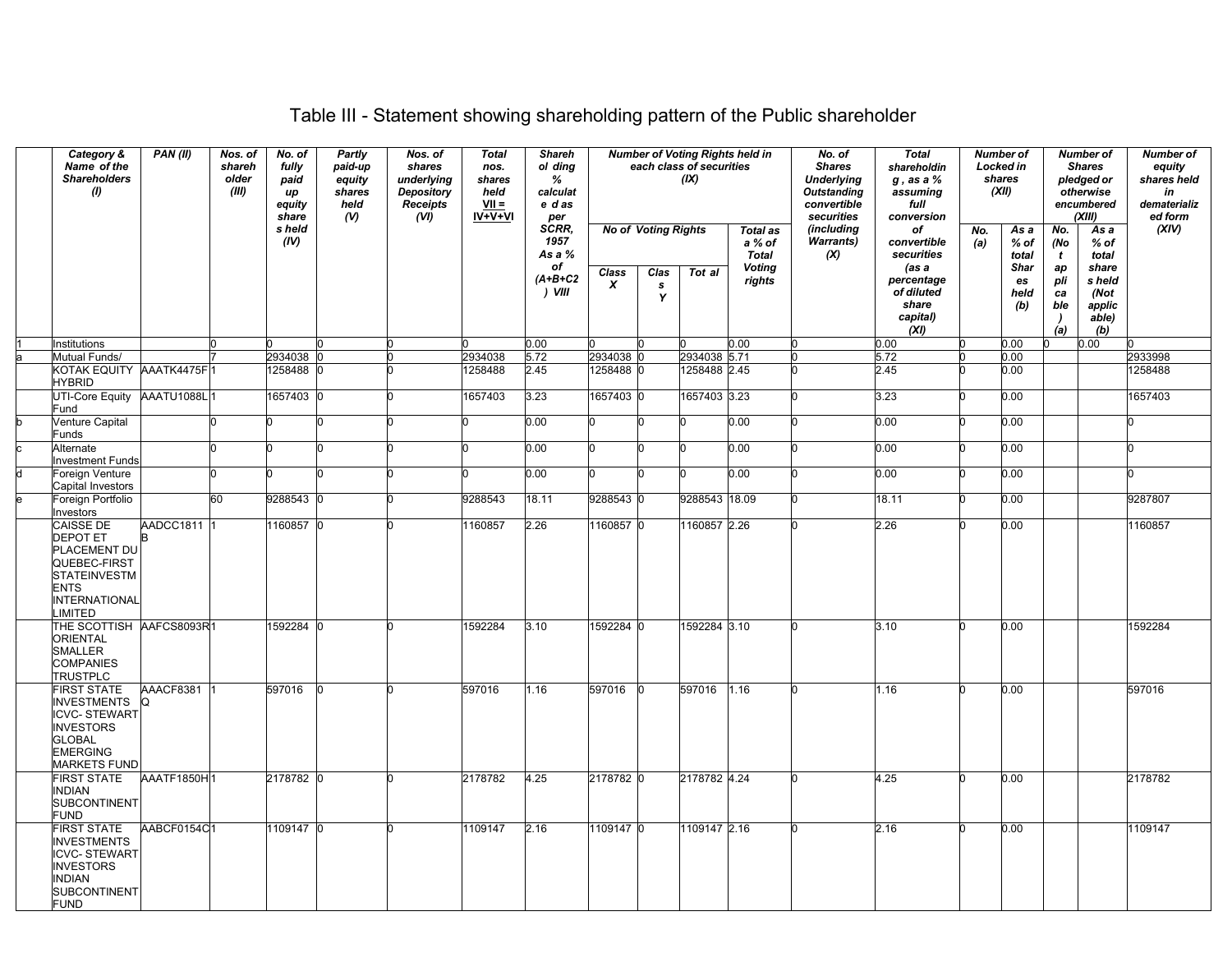|                | Financial<br>Institutions/<br>Banks                                                                               |            | 14    | 16030     |   | n | 16030    | 0.03  | 16030     | 0 | 16030         | 0.03 |    | 0.03      | 0.00      |      | 15780    |
|----------------|-------------------------------------------------------------------------------------------------------------------|------------|-------|-----------|---|---|----------|-------|-----------|---|---------------|------|----|-----------|-----------|------|----------|
|                | Insurance<br>Companies                                                                                            |            |       | 247       |   |   | 247      | 0.00  | 247       |   | 247           | 0.00 |    | 0.00      | 0.00      |      | 194      |
|                | Provident Funds/<br><b>Pension Funds</b>                                                                          |            |       |           |   |   | n        | 0.00  | U         |   |               | 0.00 |    | 0.00      | 0.00      |      |          |
|                | Any Other<br>(specify)                                                                                            |            |       | 11        |   | U | 11       | 0.00  | 11        |   | <b>111</b>    | 0.00 | n  | 0.00      | $0.00\,$  |      | 11       |
|                | Overseas<br>Corporate Bodies                                                                                      |            |       | 11        |   |   | 11       | 0.00  | 11        | n | 11            | 0.00 |    | 0.00      | 0.00      |      | 11       |
|                | Sub-Total (B)(1)                                                                                                  |            | 87    | 122388690 |   |   | 12238869 | 23.86 | 1223886 0 |   | 1223886 23.83 |      |    | 23.86     | 0.00      |      | 12237790 |
| $\overline{2}$ | Central<br>Government/<br>State<br>Government(s)/<br>President of India                                           |            |       |           |   |   |          | 0.00  | U         |   |               | 0.00 |    | 0.00      | 0.00      |      |          |
|                | Sub-Total (B)(2)                                                                                                  |            | n     |           |   |   |          | 0.00  |           |   |               | 0.00 |    | 0.00      | 0.00      |      |          |
|                | Non-institutions                                                                                                  |            |       |           |   |   |          | 0.00  |           |   |               | 0.00 |    | 0.00      | 0.00<br>n | 0.00 |          |
|                | Individuals -                                                                                                     |            | 55468 | 7211028   |   |   | 7211028  | 14.06 | 7211028 0 |   | 7211028 14.05 |      |    | 14.06     | 0.00      | 0.00 | 6782677  |
|                | Individual<br>shareholders<br>holding nominal<br>share capital up<br>to Rs. 2 lakhs.                              |            | 55448 | 4702416 0 |   |   | 4702416  | 9.17  | 4702416 0 |   | 4702416 9.16  |      |    | 9.17      | 0.00      |      | 4274065  |
|                | Individual<br>shareholders<br>holding nominal<br>share capital in<br>excess of Rs. 2<br>lakhs.                    |            | 20    | 2508612 0 |   |   | 2508612  | 4.89  | 2508612 0 |   | 2508612 4.89  |      |    | 4.89<br>n | 0.00      |      | 2508612  |
|                | <b>NBFCs registered</b><br>with RBI                                                                               |            | 8     | 6087      | n | U | 6087     | 0.01  | 6087      | 0 | 6087          | 0.01 | l0 | 0.01<br>n | 0.00      |      | 6087     |
|                | <b>Employee Trusts</b>                                                                                            |            | n     |           |   |   |          | 0.00  |           |   |               | 0.00 | n  | 0.00<br>n | 0.00      |      |          |
|                | Overseas<br>Depositories<br>(holding DRs)<br>(balancing figure)                                                   |            |       |           |   |   |          | 0.00  |           |   |               | 0.00 |    | 0.00      | 0.00      |      |          |
|                | Any Other<br>(specify)                                                                                            |            | 2453  | 5406414 0 |   |   | 5406414  | 10.54 | 5406414 0 |   | 5406414 10.53 |      | n  | 10.54     | 0.00      |      | 5399336  |
|                | Trusts                                                                                                            |            |       | 9663      |   |   | 9663     | 0.02  | 9663      |   | 9663          | 0.02 | n  | 0.02      | 0.00      |      | 9663     |
|                | Non-Resident<br>Indian (NRI)                                                                                      |            | 863   | 375323    |   |   | 375323   | 0.73  | 375323    |   | 375323        | 0.73 |    | 0.73      | 0.00      |      | 373666   |
|                | Clearing member                                                                                                   |            | 43    | 14039     |   |   | 14039    | 0.03  | 14039     |   | 14039         | 0.03 | 'n | 0.03      | 0.00      |      | 14039    |
|                | <b>Bodies Corporate</b>                                                                                           |            | 617   | 4156555   |   |   | 4156555  | 8.10  | 4156555 C |   | 4156555 8.10  |      |    | 8.10      | 0.00      |      | 4151134  |
|                | <b>ICICI</b><br>PRUDENTIAL<br>LIFE<br><b>INSURANCE</b><br><b>COMPANY LTD</b><br><b>ALONG WITH</b><br>SUB ACCOUNTS | AAACI7351P |       | 3025350   |   |   | 3025350  | 5.90  | 3025350 0 |   | 3025350 5.89  |      |    | 5.90      | 0.00      |      | 3025350  |
|                | <b>IEPF</b>                                                                                                       |            |       | 155836    |   |   | 155836   | 0.30  | 155836    |   | 155836        | 0.30 |    | 0.30      | 0.00      |      | 155836   |
|                | <b>HUF</b>                                                                                                        |            | 926   | 694998    |   |   | 694998   | 1.35  | 694998    |   | 694998        | 1.35 |    | 1.35      | 0.00      |      | 694998   |
|                | Sub-Total (B)(3)                                                                                                  |            | 57929 | 126235290 |   |   | 12623529 | 24.61 | 1262352   |   | 1262352 24.59 |      |    | 24.61     | 0.00      |      | 12188100 |
|                | <b>Total Public</b><br>Shareholding<br>$(B)=$                                                                     |            | 58016 | 248623980 |   | n | 24862398 | 48.47 | 2486239 0 |   | 2486239 48.42 |      |    | 48.47     | 0.00      |      | 24425890 |
|                | $(B)(1)+(B)(2)+(B)(B)$<br>3)                                                                                      |            |       |           |   |   |          |       |           |   |               |      |    |           |           |      |          |